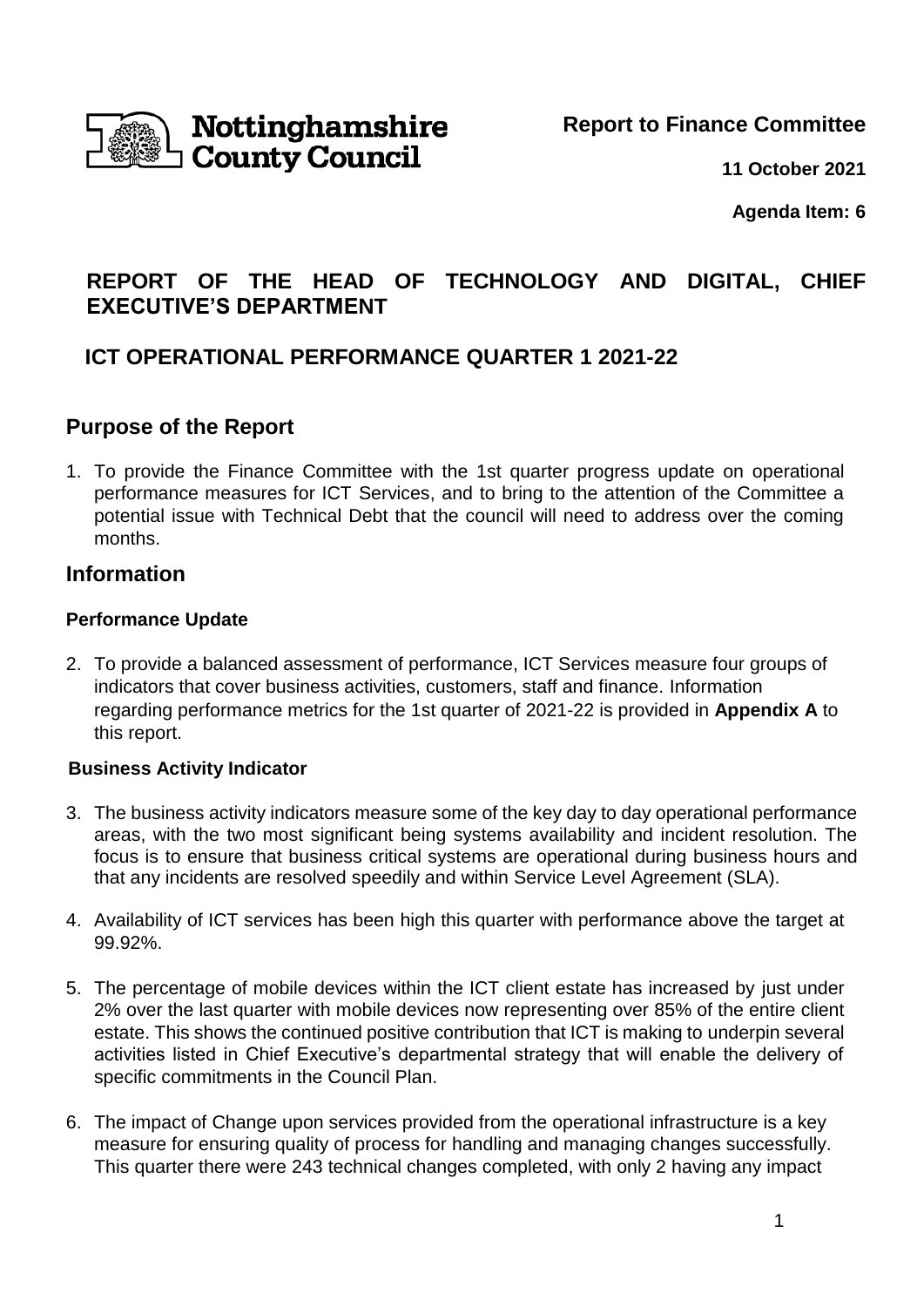upon service provision (classed as failed Changes). This ensured a positive outcome of a success rate of 99.18% against a target of 98.00%.

### **Customer Indicator**

7. The primary access channel into ICT Services is the Customer Support team which receives and handles incidents, service requests and enquiries from all areas of the business. The efficiency and effectiveness of this function is crucial for the user perception of the whole range of services provided. Daily customer satisfaction feedback is collected from corporate and school users of Customer Support and is measured against a target score of 4.5 (score 1-poor, 5-excellent). The combined Q1 performance is above target at 4.85 displaying generally positive satisfaction of ICT applications and services.

### **Staff Indicator**

8. Training activity for ICT Services staff is crucial to ensuring that the relevant and required skills are available, with training delivery continuing to be above the target level as we introduce and transition to new technologies, service models including the move to Cloud-based delivered services and new ways of working.

#### **Financial Indicator**

- 9. The annual revenue spending is near forecast for the Q1 period reporting slightly under the 25% target at 16%. The majority of costs relating to the annual maintenance agreements and the deficit are due to a slower than expected rollout by our new Wide Area Network supplier.
- 10.The profile of capital spend is largely as expected with spend being realised in this quarter with 64% apportioned to the Microsoft Enterprise Agreement renewal, 29% for the resources required to transition to our new Wide Area Network provider and any residual spending related to the CERP replacement program.

#### **Technical Debt**

11.Technical Debt is an emerging area of concern which is not immediately apparent from the performance as reported above and in Appendix A. However this will require considerable work to address over the coming months to ensure that operational performance is not impacted negatively. **Appendix B** sets out what has caused the current position and how ICT will work to remediate the position over the coming months.

#### **Other Options Considered**

12.No other options have been considered in this report.

#### **Reason/s for Recommendation/s**

13.To provide continual assurance of ICT's Operational performance against an agreed set of understandable and measurable criteria.